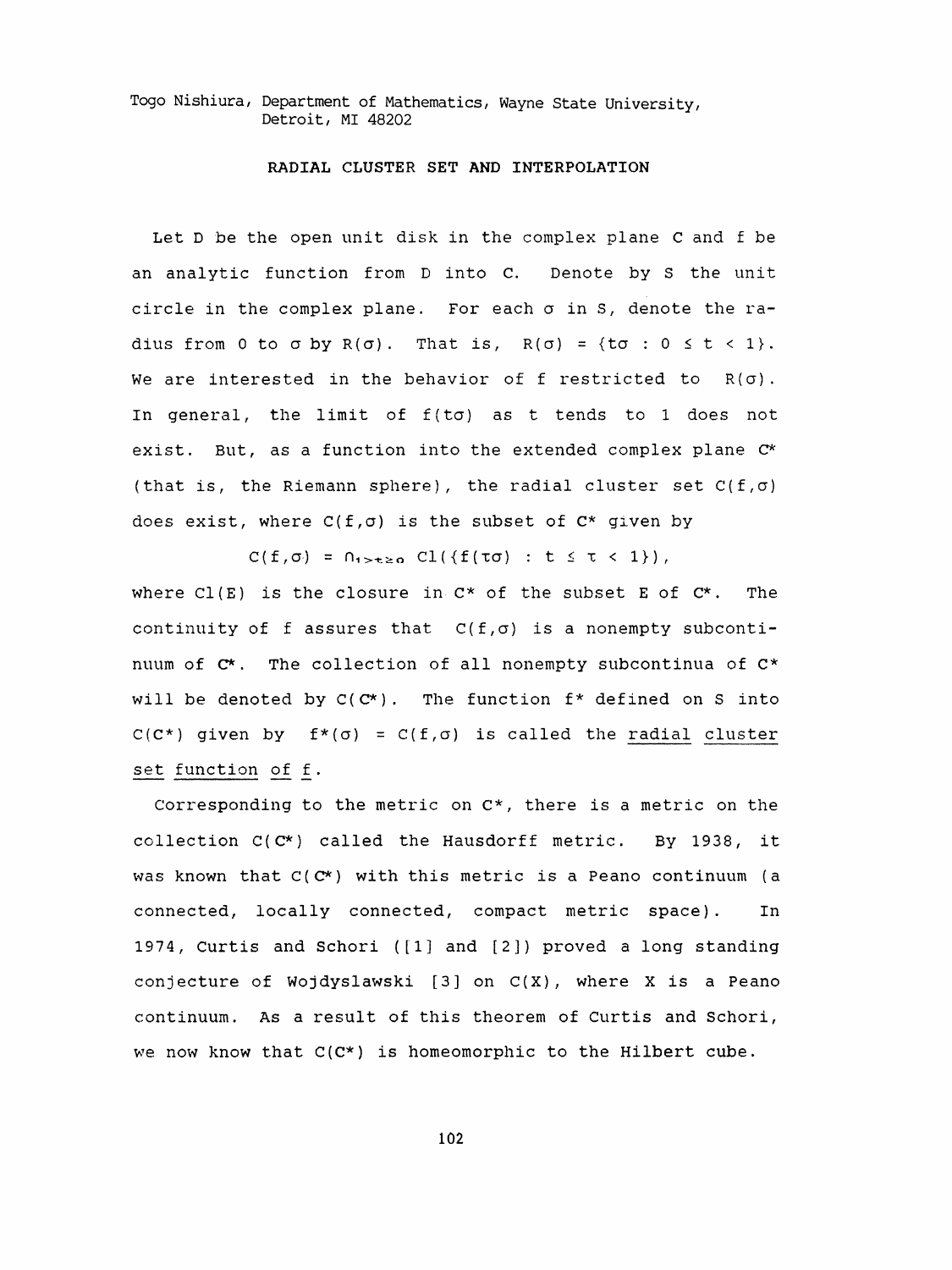In 1987, there appeared a paper by Brinn [4] concerning the radial cluster set function f\* of an analytic function f de fined on D. (Actually, her theorem concerned a technical modification of radial cluster sets.) Her theorem asserts that for each nonempty, nowhere dense, perfect subset K of S and each nonempty closed subset A of  $C(C^*)$  there is an analytic function f on D such that  $f^*[K] = A$ , f has an analytic extension to each point of S\K, and {  $\sigma$  :  $f^*(\sigma) = p$  } is un countable for each p in A. Moreover , this f satisfies the condition that the set-valued function g defined on SX[0,1) by  $g(\sigma,t) = C1({f(\tau\sigma) : t \leq \tau < 1})$  (  $\sigma \epsilon$  S,  $0 \leq t < 1$  ) con verges to f\* uniformly on K. This theorem was a response to the following 1954 conjecture of Bagemihl and Seidel (stated only for the radial cluster set version) [5].

 Conjecture: Let K be a nonempty , nowhere dense , perfect sub set of S. For a nonempty subset A of  $C(C^*)$ , there is an analytic function f on D such that its radial cluster set function  $f^*$  satisfies  $f^*[K] = A$  and  $f$  has an analytic extension at each point of S\K if and only if A is an analytic subset of  $C(C^*)$ .

 In their paper, Bagemihl and Seidel established the necessity of the condition and proved the sufficiency for the collec tion of all locally connected subcontinua of C\*.

 We consider the above existence statements to be interpo lation theorems. Recent developments in analysis and topo-

 $103$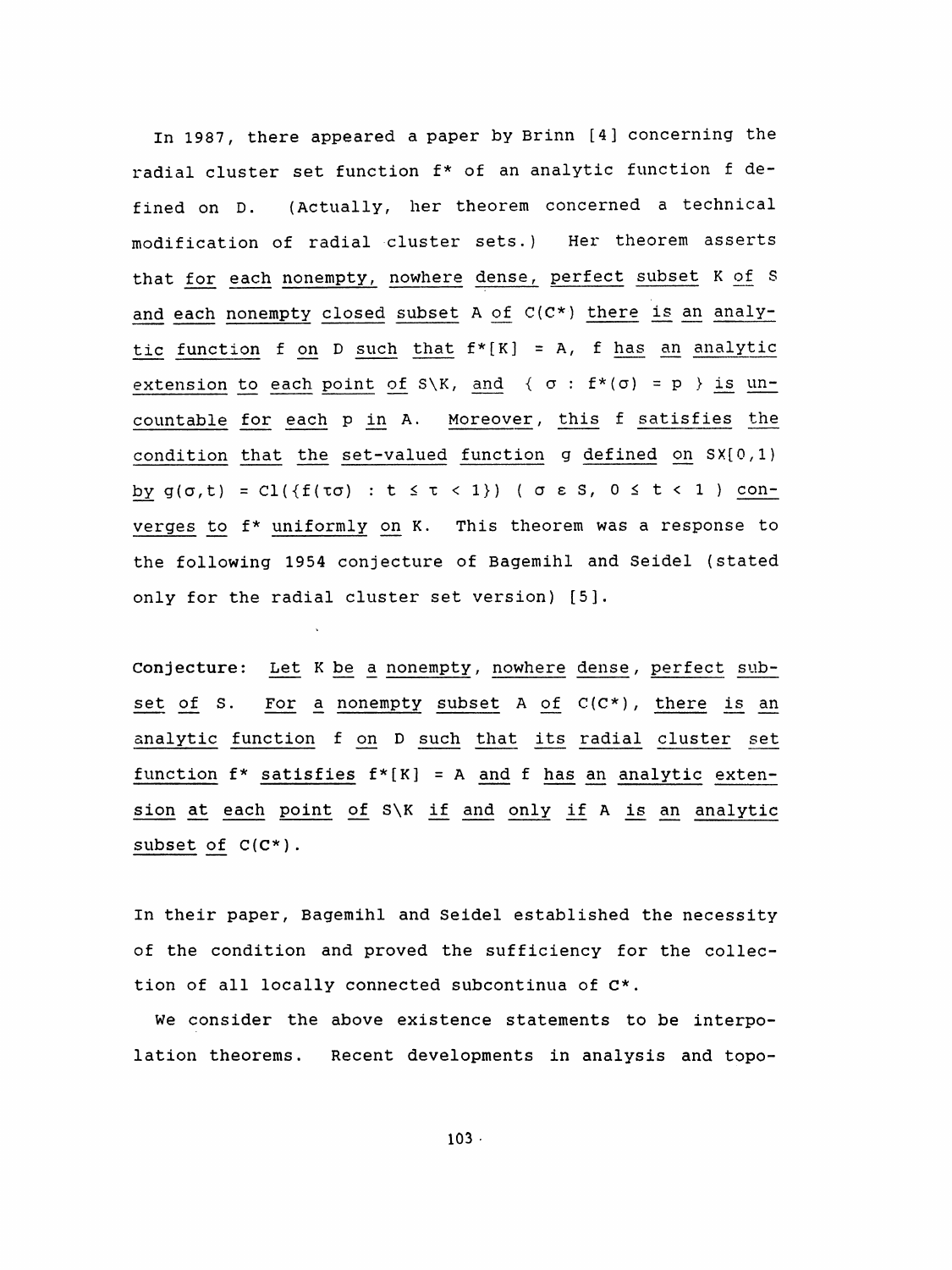logy permit us to prove the conjecture of Bagemihl and Seidel. We have already mentioned the results of Curtis and Schori. The Borei measurable selection theorems proved in 1985 by Himmelberg, Van Vleck and Prikry [6] and the results of Rogers [7] proved in 1988 concerning the coincidence of the Borei class 1 and the Baire class 1 functions play important roles in the proof. Also, results of dimension theory are used to advantage. We also prove that the analy tic function f can be constructed in such a way that the set  $\{\sigma : f^*(\sigma) = p \}$  is uncountable for each p in A.

 The above results are derived from research done jointly with Robert D. Berman.

## REFERENCES .

[1]  $D. W.$  Curtis and R. M. Schori,  $2^{\infty}$  and  $C(X)$  are homeomorphic to the Hilbert cube, Bull. Amer. Math. Soc. 80 (1974) 927-931 .

 [2] Hyperspaces of Peano continua are Hilbert cubes, Fund. Math. 101 (1978) 19-38.

[3] M. Wojdyslawski, Sur la contractilité des hyperespace de continus localement connexes, Fund. Math. 30 (1938) 247-252.

[4] L. W. Brinn, Analytic functions with prescribed cluster sets, Trans. Amer. Math. Soc. 300 (1987) 681-693.